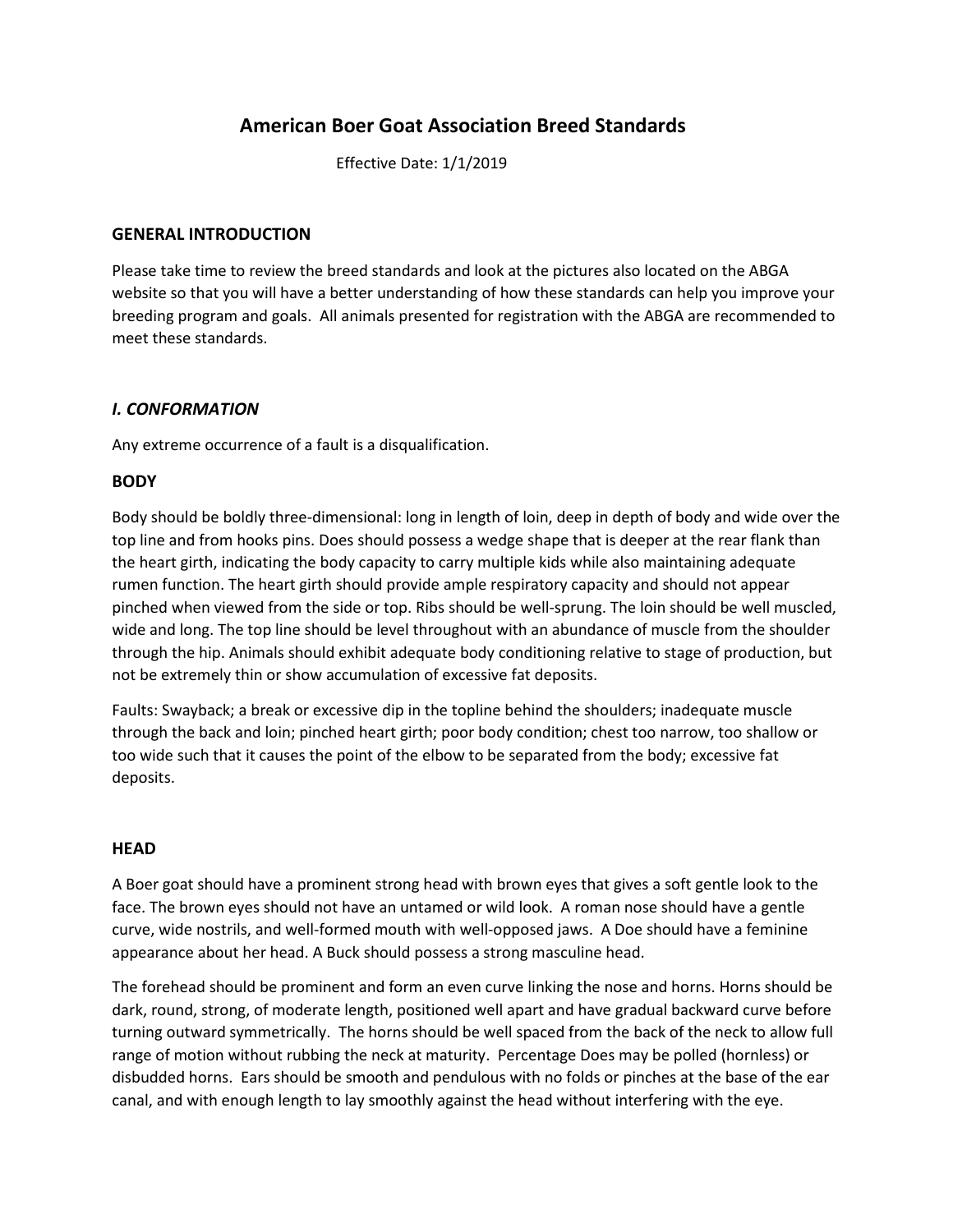The upper dental pad must touch all front incisors until the goat is 24 months of age. After 24 months, incisor teeth may not protrude more than ¼ of an inch beyond the upper dental pad. A bite and jaw that fits correctly is preferred. Teeth must erupt in the proper sequential position. Deciduous (baby) teeth that have been shed prior to the eruption of permanent teeth, or those that have not yet been shed before the corresponding permanent tooth is fully in place are not discriminated against. No more than 8 incisors, unless there is a deciduous baby) tooth in place from not shedding and the bite is correct. First two incisors should be erupted by no later than 24 months of age.

**Faults**: Dished or concave forehead/face; bulging or wild eyes: flat; straight or wild type horns; horns positioned too close together; horns that grow too close to the head or neck; jaw too pointed; shallow lower jaw; twisted, crocked, or overlapping permanent teeth. Fullbloods that displays erect or airplane ears. Bucks lacking masculinity.

**Disqualifications**: Wry or twisted face; cleft palate; blue eyes; ear folded lengthwise; ear crimped or narrowed at the base; shortened lower jaw (parrot mouth); the upper dental pad not touching all front incisors before 24 months of age; incisor teeth protruding more than ¼ inch of an inch beyond the upper dental pad after 24 months; teeth not erupting in proper sequential order or position; more than 8 incisors when additional teeth are not the result of the normal shedding process of deciduous teeth. Fullbloods that are disbudded or polled (hornless).

#### **NECK AND FOREQUARTERS**

The neck should be of moderate length and in proportion to body length. Does should exhibit a feminine neck that should blend smoothly into the shoulders, withers and briskets. Bucks should have a heavily muscled neck displaying masculinity. Bucks should display heavier muscling through the neck and forequarters than does. Shoulders should be fleshly, proportional to the body and smoothly blend and fit into the withers without excessive looseness or protrusion of the shoulder blades above the withers. Withers should be broad, well rounded, and not sharp. The forequarters should be well muscled and smoothly blended into the knee.

**Faults**: Neck too short, long or too thin; excessive movement of looseness in the shoulder blades resulting in shoulders that are weakly attached.

#### **HINDQUARTERS**

Does rump should be broad and long with a gentle slope to the hip and pin bones and clearly defining adequate width for kidding. Bucks should be broad and long with a gentle slope to the hip and pin bones and clearly defining adequate width.

The base of the tail must be centered and straight. The remainder of the tail may curve upward or to one side. The area of the rear legs between the pin bones and down through the inner thigh should be well muscled, deep, full, and firm. Both inner and outer thighs should be deep, wide and muscular, with ample muscling extending beyond the stifle towards the hock.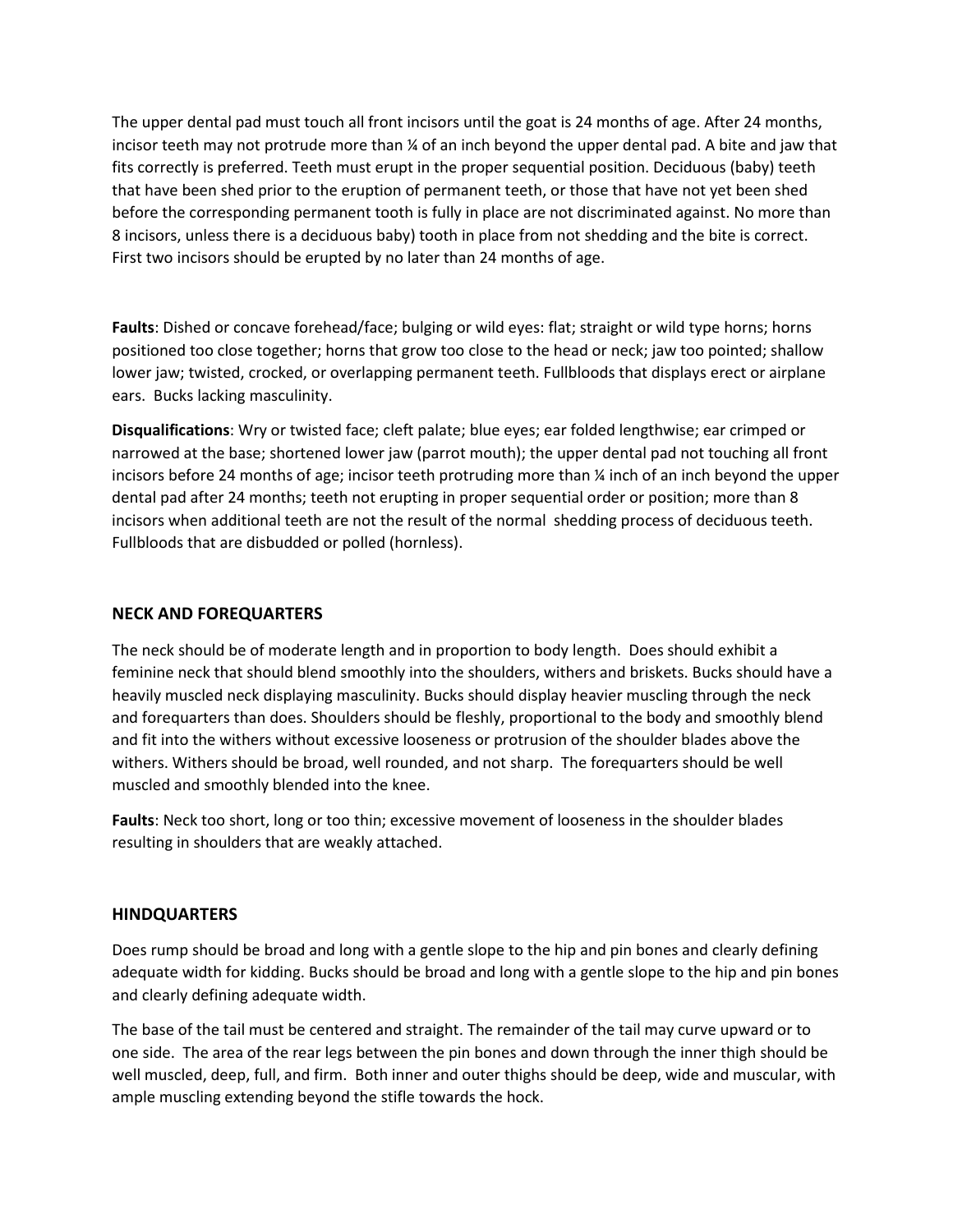**Faults:** Rump too steep; short through the hip; short through the rump; rump too level, lack of muscling. **Disqualification**: Wry tail.

### **FEET AND LEGS**

The legs should be strong, well placed and in proportion with the depth of the body. The legs should be well jointed and smoothly blended, allowing for ease of movement and soundness over a long productive life. The front legs should be straight, with the point of the shoulder, knee, pastern, and hoof forming a straight imaginary line from the point of the shoulder to the toe of the foot while viewing from the front of the animal. The rear leg should form an imaginary line from the hipbone down to the hock, dropping down to the dewclaw when viewed from the side or rear. Pasterns should be strong and medium length with at least a 45-degree angulation from the top of the rear hoof line to the declaw, when viewed from the side, while on the move or standing. Hooves should be well-formed, as dark as possible, and point directly forward when viewed.

**Faults:** Any deformities in structure to the legs or feet, hoof deformities or abnormalities; including: knock knees; buck knees; calf knees; bandy legs; pastern too short, too long. Too straight or too weak; hooves pointing outward or inward; splayed toes.

**Disqualifications**: Any foot or leg fault that adversely affect an animal's gait or causes lameness; pasterns so weak as to cause the dewclaws to drop below a 45-degree angulation from the top of the rear hoof line to dewclaws while on the move or standing.

### *II. SKIN AND COVERINGS*

The skin should be loose and supple, with short glossy hair preferred. Mature bucks should have a pleated appearance to the skin on the front of the neck. A limited amount of winter down or undercoat will be acceptable during the winter months, especially in colder environments.

Fullbloods and Percentage less than 6 months of age must have 50% pigmentation on the hairless area under the tail. Fullbloods and percentages 6 months of age and older must have 75% pigmentation on the hairless area under the tail. 100% pigment is preferred on the hairless area under the tail on all animals.

**Faults:** Hair too long or too coarse.

**Disqualification:** Fullbloods and Percentages under 6 months of age with less than 50% pigmentation on hairless areas under tail. Fullbloods and Percentages 6 month of age and older having less than 75% pigmentation on hairless areas under the tail area.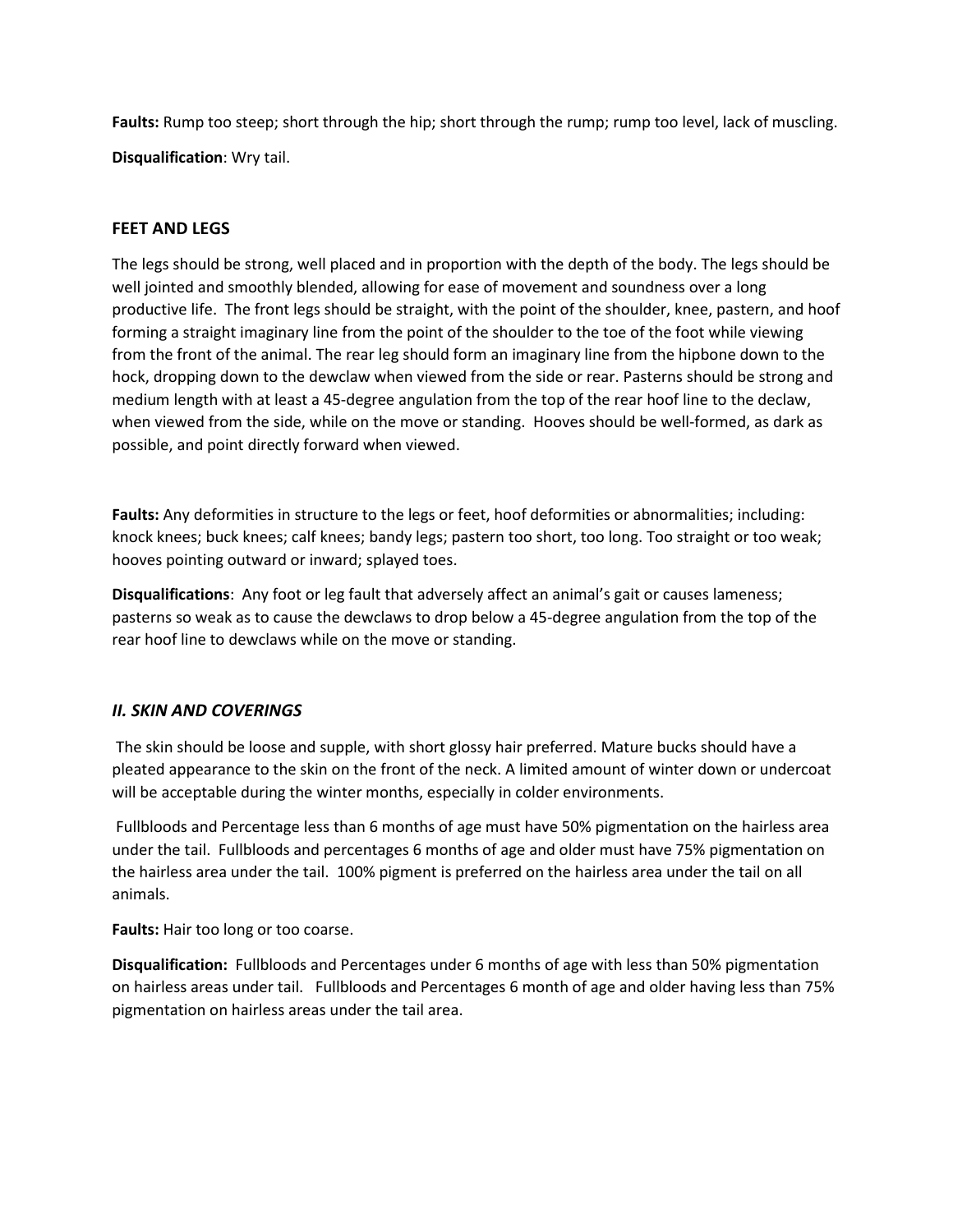## *III. REPROUCTIVE ORGANS*

#### **BUCKS**

Bucks must have two large, well-formed, functional testicles of equal size in a single scrotum with a distinct epididymis. It is allowable, but not preferred a split in the apex (split) of the scrotum that is no greater than 1 inch. The scrotum should be well attached not overly pendulous, and the apex of the scrotum should hang straight from the attached area of the body without having any twisting from one or both testicles. A deep twist in Bucks is desirable showing length between the bottom of the anus and where the leg split defines the muscling of the inner thigh.

**Faults:** Excessively pendulous scrotum that allows for potential damage.

**Disqualifications**: Undescended or missing testicle(s); underdevelopment testicles(s); abnormal or diseased testicle(s); greater than 1-inch split in the apex of scrotum; twisted scrotum twisting of one or both testicles originating where the scrotum meets the body.

#### **DOES**

Does should have a well-formed udder with good fore and rear attachment, such that the udder is well supported throughout the productive life of the doe, with the floor of the udder at or above the level of the hocks. It is most important that the udder is constructed so that the offspring can nurse unassisted.

PREFERED teat structures consist of either one or two, well-separated, functional teats on each half of the udder. One additional, smaller, non-functional teat (teat without an orifice) located further toward the doe's stomach is not desirable but is not discriminated against.

ACCEPTABLE teat structures have no more than two functional teats per side and include: one or more non-functional teats; no more than one split teat with two distinctly separate teats and orifices, when at least 50% of the body of the teat is separated; a teat containing two milk channels with a smooth or rounded end and with no sign of a dimple or division between the orifices; no more than one additional, non-functional teat or protrusion attached to the main teat, as long as it does not interfere with or prevent nursing.

Please refer to the TEAT DIAGRAM and pictures for additional information on teat structures.

By 24 months of age, does must have kidded or show evidence of visible udder formation consistent with late-term pregnancy.

**Faults:** Infantile or underdevelopment vulva in a doe over 24 months of age, udder and teat abnormalities or defects; poorly attached or pendulous udder.

**Disqualifications**: Any udder or teat structure that prevents a newborn kid from nursing unassisted; more than two functional teats on one half of the udder; split teat when less than 50% of the body of the teat is separated; additional, functional teat(s) attached to the main teat; more than two milk channels on one teat; bulbous teats; a doe that has not kidded and is not showing evidence of visible udder formation consistent with late-term pregnancy by 24 months of age.